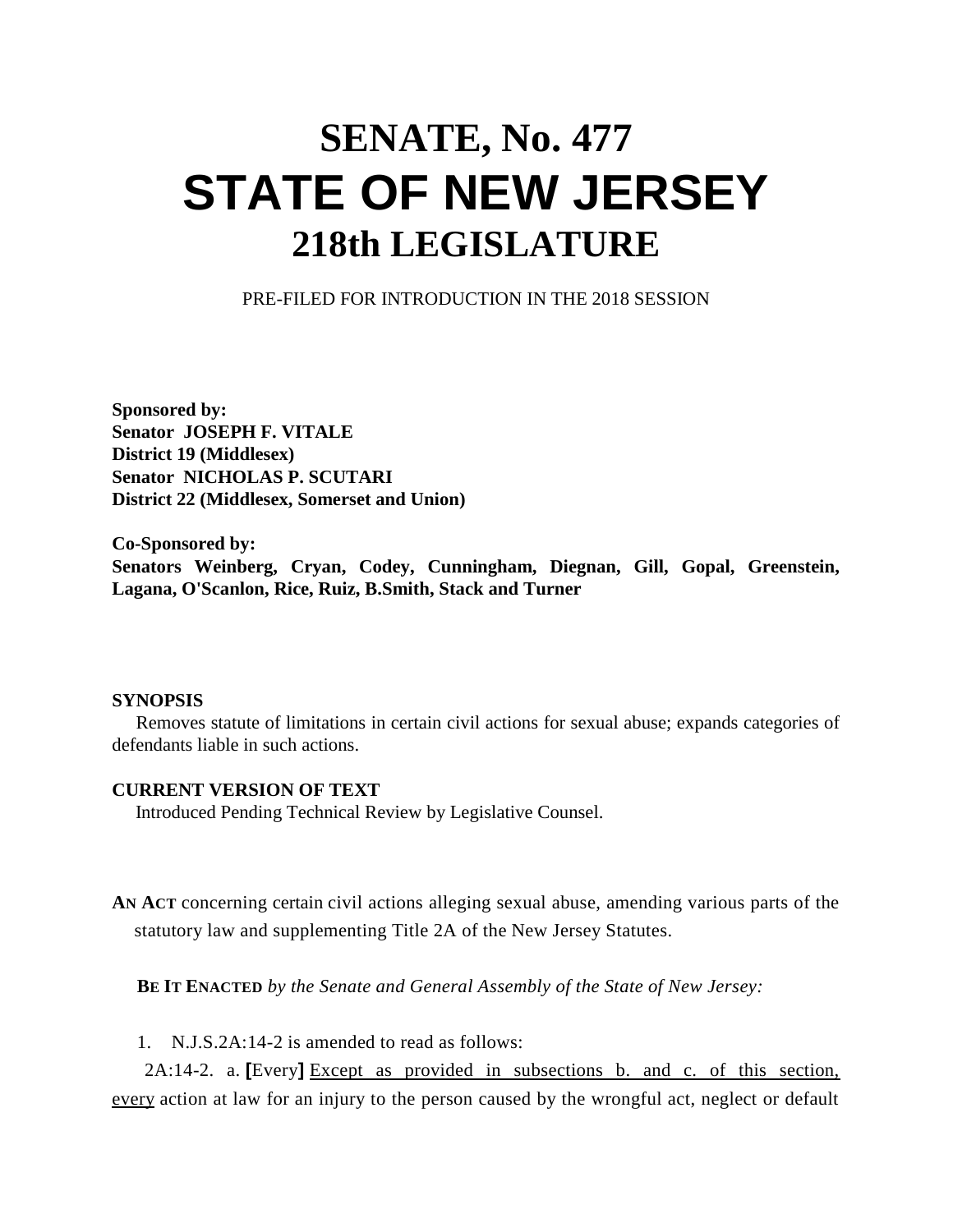of any person within this State shall be commenced within two years next after the cause of any such action shall have accrued**[**; except that an action by or on behalf of a minor that has accrued for medical malpractice for injuries sustained at birth shall be commenced prior to the minor's 13th birthday**]**.

 b. (1) An action by or on behalf of a minor that has accrued for medical malpractice for injuries sustained at birth shall be commenced prior to the minor's 13th birthday.

 (2) In the event that an action by or on behalf of a minor that has accrued for medical malpractice for injuries sustained at birth is not commenced by the minor's parent or guardian prior to the minor's 12th birthday, the minor or a person 18 years of age or older designated by the minor to act on the minor's behalf may commence such an action. For this purpose, the minor or designated person may petition the court for the appointment of a guardian ad litem to act on the minor's behalf.

 c.An action brought pursuant to section 1 of P.L.1992, c.109 (C.2A:61B-1), paragraph (1) of subsection c. of section 1 of P.L.1959, c.90 (C.2A:53A-7) or section 1 of P.L.2005, c.264 (C.2A:53A-7.4) may be commenced at any time. (cf: P.L.2004, c.17, s.3)

2. Section 1 of P.L.1959, c.90 (C.2A:53A-7) is amended to read as follows:

 1. a. No nonprofit corporation, society or association organized exclusively for religious, charitable or educational purposes or its trustees, directors, officers, employees, agents, servants or volunteers shall, except as is hereinafter set forth, be liable to respond in damages to any person who shall suffer damage from the negligence of any agent or servant of such corporation, society or association, where such person is a beneficiary, to whatever degree, of the works of such nonprofit corporation, society or association; provided, however, that such immunity from liability shall not extend to any person who shall suffer damage from the negligence of such corporation, society, or association or of its agents or servants where such person is one unconcerned in and unrelated to and outside of the benefactions of such corporation, society or association.

 Nothing in this subsection shall be deemed to grant immunity to any health care provider, in the practice of his profession, who is a compensated employee, agent or servant of any nonprofit corporation, society or association organized exclusively for religious, charitable or educational purposes.

 b. No nonprofit corporation, society or association organized exclusively for hospital purposes or its trustees, directors, officers or volunteers shall, except as is hereinafter set forth, be liable to respond in damages to any person who shall suffer damage from the negligence of any agent or servant of such corporation, society or association, where such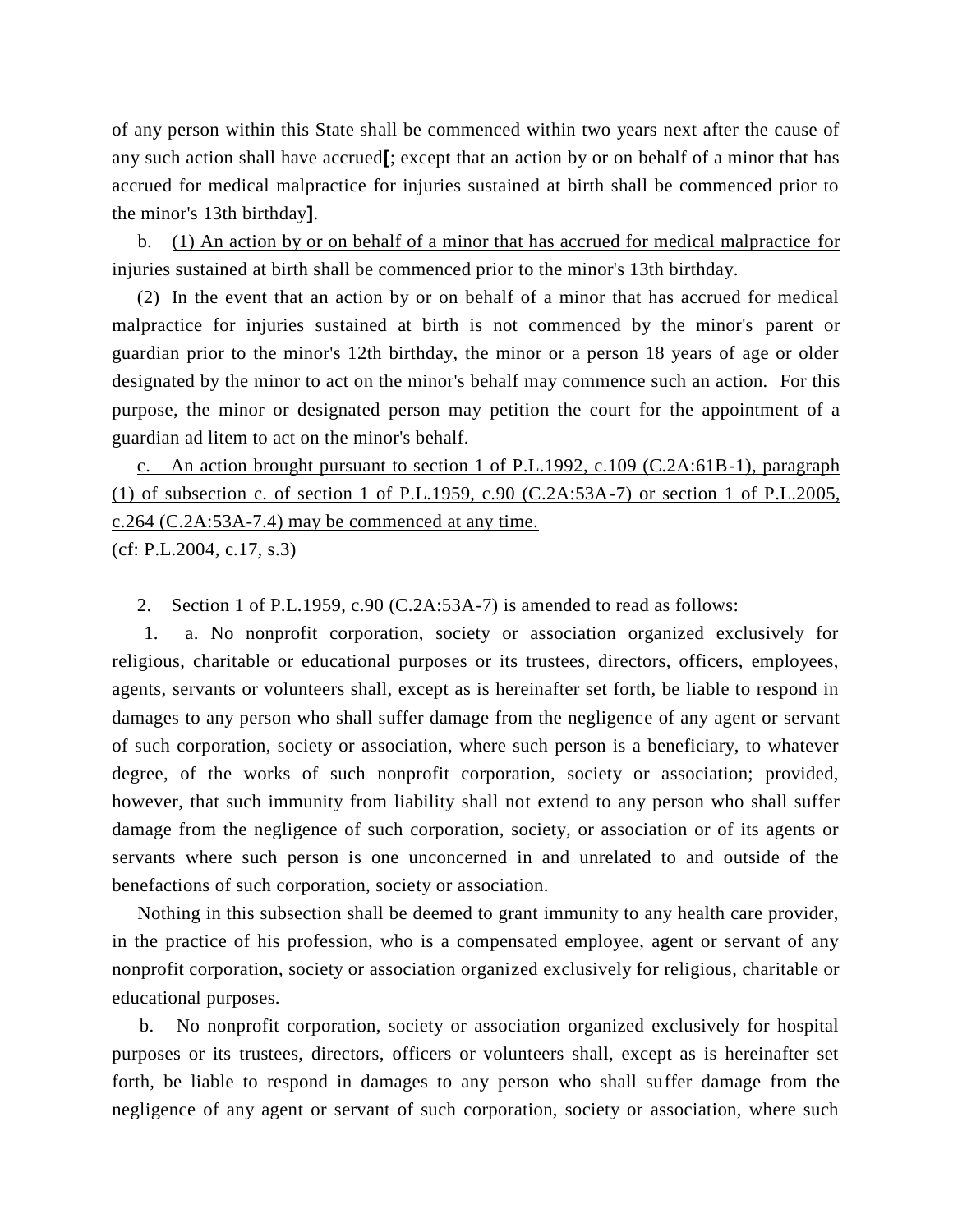person is a beneficiary, to whatever degree, of the works of such nonprofit corporation, society or association; provided, however, that such immunity from liability shall not extend to any person who shall suffer damage from the negligence of such corporation, society, or association or of its agents or servants where such person is one unconcerned in and unrelated to and outside of the benefactions of such corporation, society or association; but nothing herein contained shall be deemed to exempt the agent, employee or servant individually from their liability for any such negligence.

 c. Nothing in this section shall be deemed to grant immunity to: (1) (a) any nonprofit corporation, society or association organized exclusively for religious, charitable or educational purposes or its trustee, director, officer, employee, agent, servant or volunteer causing damage by a willful, wanton or grossly negligent act of commission or omission, including sexual assault **[**and**]** , any other **[**crimes**]** crime of a sexual nature or sexual abuse as defined in section 1 of P.L.1992, c.109 (C.2A:61B-1);

 (b) any nonprofit corporation, society or association organized exclusively for religious, charitable or educational purposes causing damage by any negligent act resulting in the commission of sexual assault, any other crime of a sexual nature or sexual abuse as defined in section 1 of P.L.1992, c.109 (C.2A:61B-1); or

 (c) any trustee, director, officer, employee, agent, servant or volunteer of a nonprofit corporation, society or association organized exclusively for religious, charitable or educational purposes causing damage by any negligent act resulting in the commission of sexual assault, any other crime of a sexual nature or sexual abuse as defined in section 1 of P.L.1992, c.109 (C.2A:61B-1) if the trustee, director, officer, employee, agent, servant or volunteer had a supervisory or oversight role over the person committing the act of sexual assault, other crime of a sexual nature or sexual abuse as defined in section 1 of P.L.1992, c.109 ( $C.2A:61B-1$ );

 (2) any trustee, director, officer, employee, agent, servant or volunteer causing damage as the result of the negligent operation of a motor vehicle; or

 (3) an independent contractor of a nonprofit corporation, society or association organized exclusively for religious, charitable, educational or hospital purposes. (cf: P.L.1995, c.183, s.1)

3. Section 1 of P.L.1992, c.109 (C.2A:61B-1) is amended to read as follows:

1. a. As used in this act:

 (1) "Sexual abuse" means an act of sexual contact or sexual penetration between a child under the age of 18 years and an adult. A parent, resource family parent, guardian or other person**[**standing in loco parentis within the household**]** who knowingly permits or acquiesces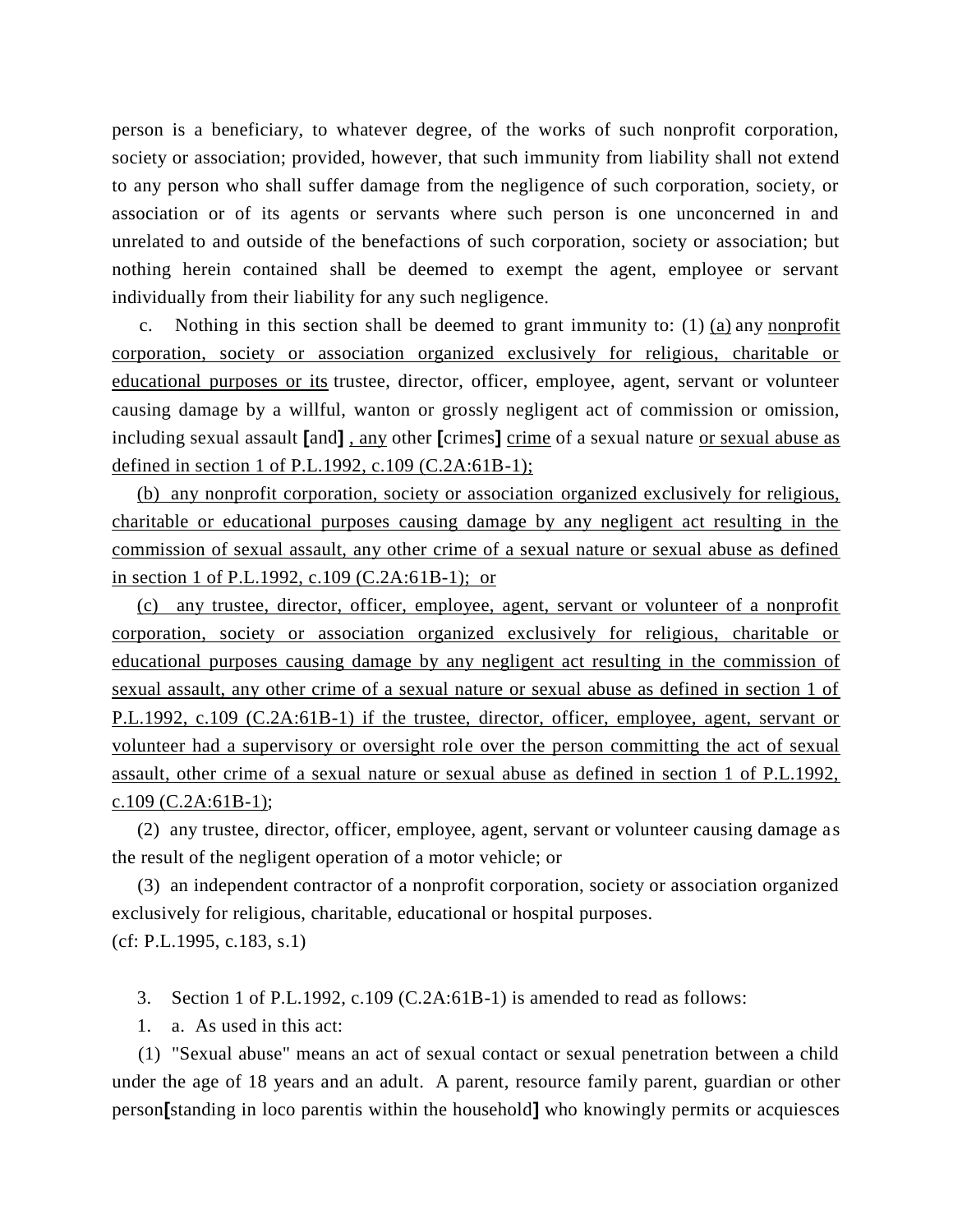in sexual abuse by any other person also commits sexual abuse, except that it is an affirmative defense if the parent, resource family parent, guardian or other person **[**standing in loco parentis**]** was subjected to, or placed in, reasonable fear of physical or sexual abuse by the other person so as to undermine the person's ability to protect the child.

 (2) "Sexual contact" means an intentional touching by the victim or actor, either directly or through clothing, of the victim's or actor's intimate parts for the purpose of sexually arousing or sexually gratifying the actor. Sexual contact of the adult with himself must be in view of the victim whom the adult knows to be present.

 (3) "Sexual penetration" means vaginal intercourse, cunnilingus, fellatio or anal intercourse between persons or insertion of the hand, finger or object into the anus or vagina either by the adult or upon the adult's instruction.

 (4) "Intimate parts" means the following body parts: sexual organs, genital area, anal area, inner thigh, groin, buttock or breast of a person.

 (5) "Injury or illness" includes psychological injury or illness, whether or not accompanied by physical injury or illness.

 b. In any civil action for damages for injury or illness based on sexual abuse, the **[**cause of**]** action **[**shall accrue at the time of reasonable discovery of the injury and its causal relationship to the act of sexual abuse. Any such action shall be brought within two years after reasonable discovery**]** may be commenced at any time.

 c. **[**Nothing in this act is intended to preclude the court from finding that the statute of limitations was tolled in a case because of the plaintiff's mental state, duress by the defendant, or any other equitable grounds. Such a finding shall be made after a plenary hearing. At the plenary hearing the court shall hear all credible evidence and the Rules of Evidence shall not apply, except for Rule 403 or a valid claim of privilege. The court may order an independent psychiatric evaluation of the plaintiff in order to assist in the determination as to whether the statute of limitations was tolled.**]**Deleted by amendment, P.L. , c. (pending before the Legislature as this bill)

 d. (1) Evidence of the victim's previous sexual conduct shall not be admitted nor reference made to it in the presence of a jury except as provided in this subsection. When the defendant seeks to admit such evidence for any purpose, the defendant must apply for an order of the court before the trial or preliminary hearing, except that the court may allow the motion to be made during trial if the court determines that the evidence is newly discovered and could not have been obtained earlier through the exercise of due diligence. After the application is made, the court shall conduct a hearing in camera to determine the admissibility of the evidence. If the court finds that evidence offered by the defendant regarding the sexual conduct of the victim is relevant and that the probative value of the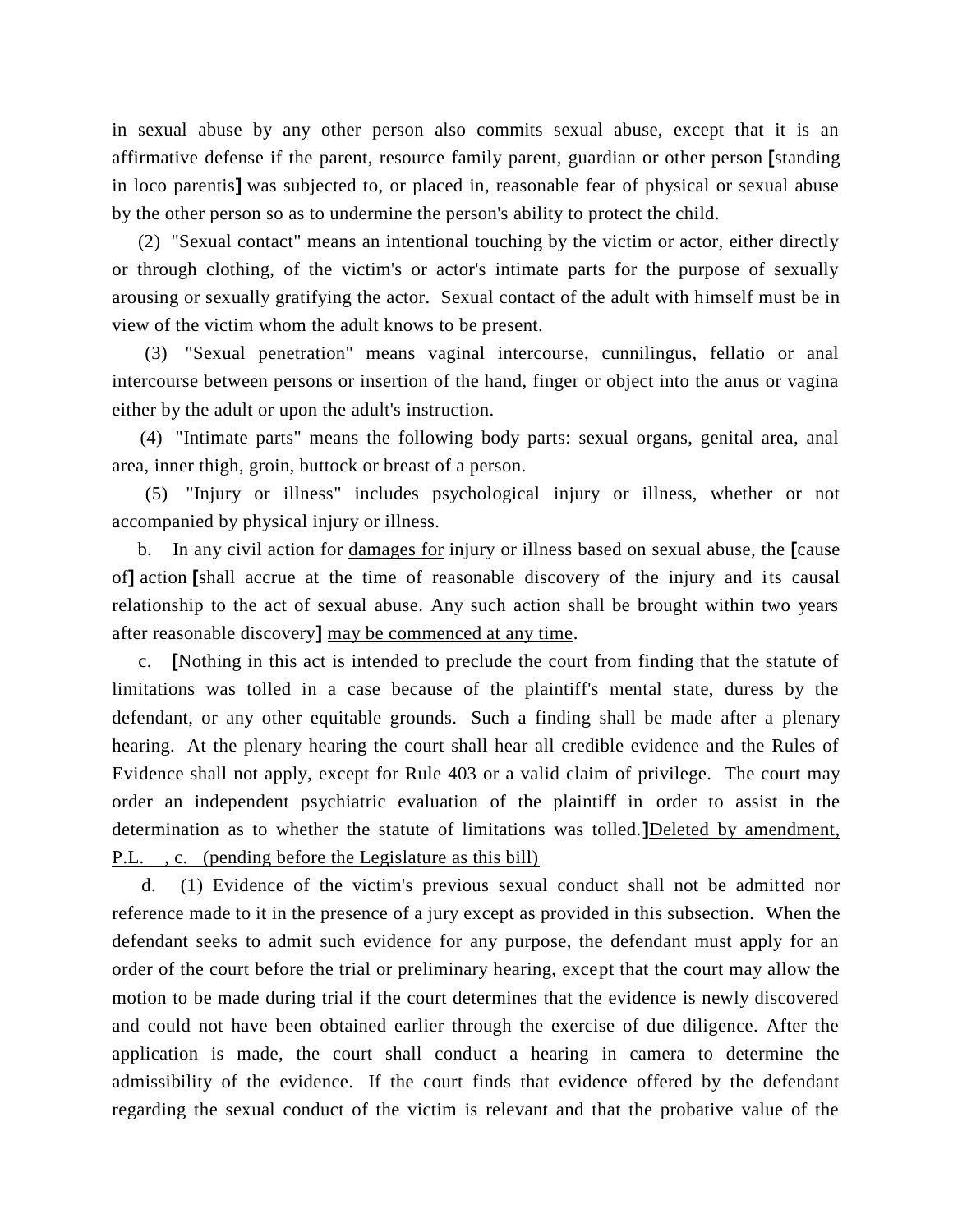evidence offered is not outweighed by its collateral nature or by the probability that its admission will create undue prejudice, confusion of the issues, or unwarranted invasion of the privacy of the victim, the court shall enter an order setting forth with specificity what evidence may be introduced and the nature of the questions which shall be permitted, and the reasons why the court finds that such evidence satisfies the standards contained in this section. The defendant may then offer evidence under the order of the court.

 (2) In the absence of clear and convincing proof to the contrary, evidence of the victim's sexual conduct occurring more than one year before the date of the offense charged is presumed to be inadmissible under this section.

 (3) Evidence of the victim's previous sexual conduct shall not be considered relevant unless it is material to proving that the source of semen, pregnancy or disease is a person other than the defendant. For the purposes of this subsection, "sexual conduct" shall mean any conduct or behavior relating to sexual activities of the victim, including but not limited to previous or subsequent experience of sexual penetration or sexual contact, use of contraceptives, living arrangement and life style.

 e. (1) The court may, on motion and after conducting a hearing in camera, order the taking of the testimony of a victim on closed circuit television at the trial, out of the view of the jury, defendant, or spectators upon making findings as provided in paragraph (2) of this subsection.

 (2) An order under this section may be made only if the court finds that the victim is 16 years of age or younger and that there is a substantial likelihood that the victim would suffer severe emotional or mental distress if required to testify in open court. The order shall be specific as to whether the victim will testify outside the presence of spectators, the defendant, the jury, or all of them and shall be based on specific findings relating to the impact of the presence of each.

 (3) A motion seeking closed circuit testimony under paragraph (1) of this subsection may be filed by:

(a) The victim or the victim's attorney, parent or legal guardian;

- (b) The defendant or the defendant's counsel; or
- (c) The trial judge on the judge's own motion.

 (4) The defendant's counsel shall be present at the taking of testimony in camera. If the defendant is not present, he and his attorney shall be able to confer privately with each other during the testimony by a separate audio system.

 (5) If testimony is taken on closed circuit television pursuant to the provisions of this act, a stenographic recording of that testimony shall also be required. A typewritten transcript of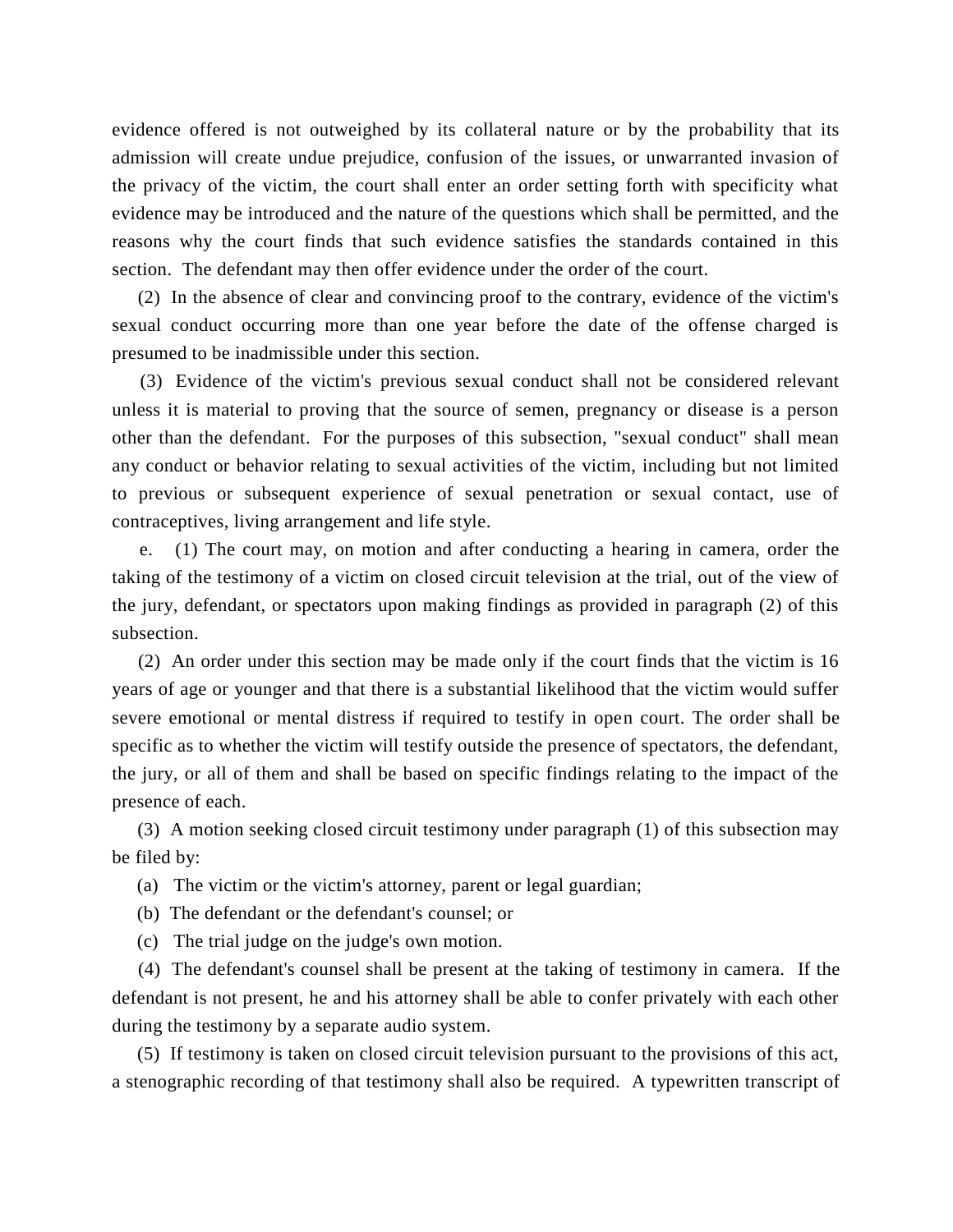that testimony shall be included in the record on appeal. The closed circuit testimony itself shall not constitute part of the record on appeal except on motion for good cause shown.

 f. (1) The name, address, and identity of a victim or a defendant shall not appear on the complaint or any other public record as defined in P.L.1963, c.73 (C.47:1A-1 et seq.). In their place initials or a fictitious name shall appear.

 (2) Any report, statement, photograph, court document, complaint or any other public record which states the name, address and identity of a victim shall be confidential and unavailable to the public.

 (3) The information described in this subsection shall remain confidential and unavailable to the public unless the victim consents to the disclosure or if the court, after a hearing, determines that good cause exists for the disclosure. The hearing shall be held after notice has been made to the victim and to the defendant and the defendant's counsel.

 (4) Nothing contained herein shall prohibit the court from imposing further restrictions with regard to the disclosure of the name, address, and identity of the victim when it deems it necessary to prevent trauma or stigma to the victim.

 g. In accordance with R.5:3-2 of the Rules Governing the Courts of the State of New Jersey, the court may, on its own or a party's motion, direct that any proceeding or portion of a proceeding involving a victim sixteen years of age or younger be conducted in camera.

 h. A plaintiff who prevails in a civil action pursuant to this act shall be awarded damages in the amount of \$10,000 plus reasonable attorney's fees, or actual damages, whichever is greater. Actual damages shall consist of compensatory and punitive damages and costs of suit, including reasonable attorney's fees. Compensatory damages may include, but are not limited to, damages for pain and suffering, medical expenses, emotional trauma, diminished childhood, diminished enjoyment of life, costs of counseling, and lost wages. (cf: P.L.2004, c.130, s.10)

 4. (New section) Notwithstanding any other provision of law to the contrary, including but not limited to the "New Jersey Tort Claims Act," N.J.S.59:1-1 et seq., a public entity is liable in an action for damages brought under the provisions of section 1 of P.L.1992, c.109  $(C.2A:61B-1)$ , paragraph (1) of subsection c. of section 1 of P.L.1959, c.90  $(C.2A:53A-7)$  or section 1 of P.L.2005, c.264 (C.2A:53A-7.4).

 5. (New section) The provisions of this amendatory and supplementary act, P.L. , c. (C. ) (pending before the Legislature as this bill) shall be inapplicable to any civil action governed by the statute of limitations of another jurisdiction.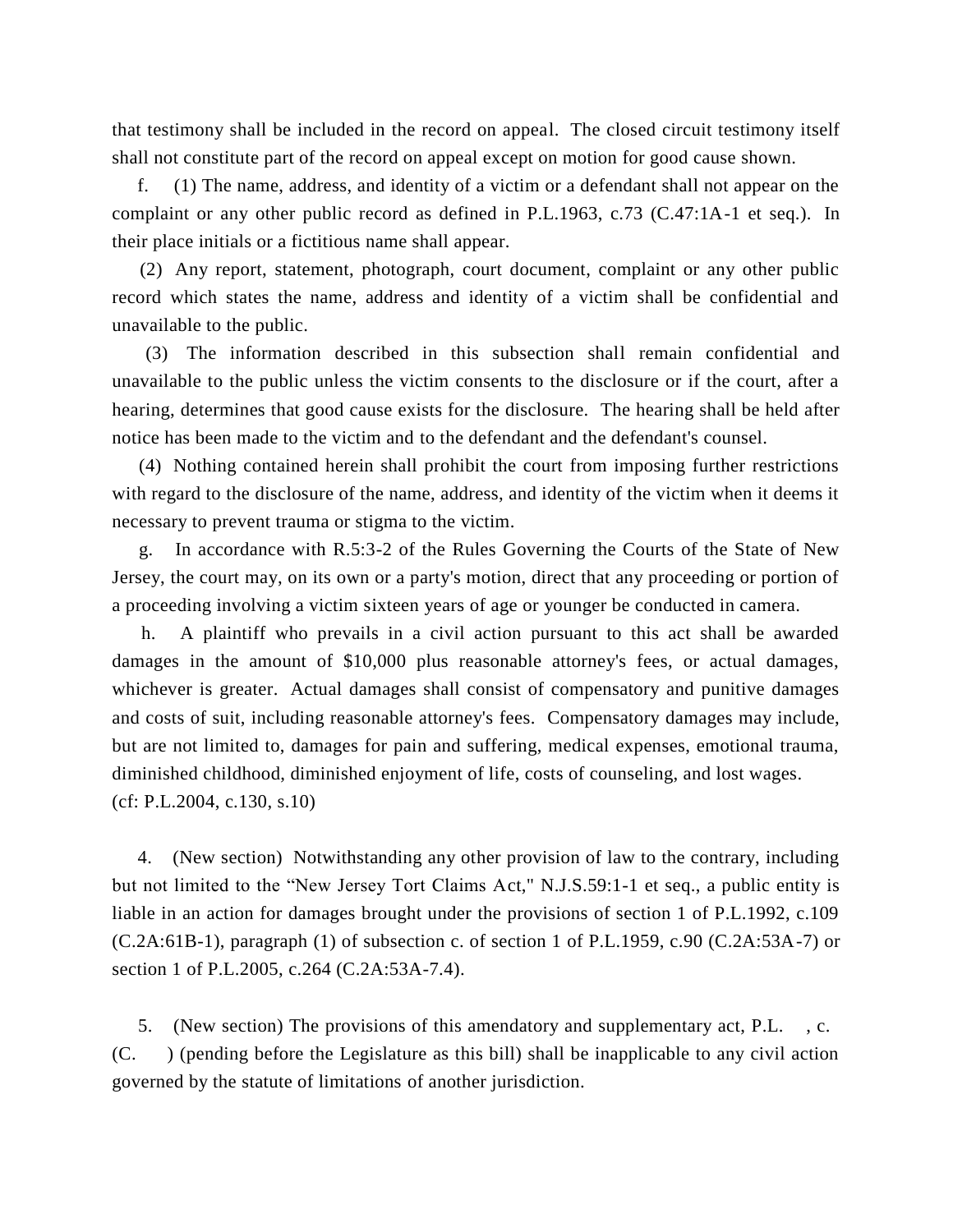6. (New section) a. The provisions of this amendatory and supplementary act, P.L. , c. (C. ) (pending before the Legislature as this bill), shall apply to any action filed on or after the effective date, including but not limited to matters where the statute of limitations has expired and matters filed with a court that have not yet been dismissed with prejudice or finally adjudicated as of the effective date.

 b. In addition, for a period of two years following the effective date, the provisions of this act shall also revive any action previously filed that was dismissed on grounds that the applicable statute of limitations had expired, but shall not revive any action previously dismissed on any other grounds or revive any action that has been finally adjudicated.

7. This act shall take effect immediately.

## STATEMENT

 This bill would eliminate the statute of limitations in civil actions for sexual abuse, expand the categories of defendants who are potentially liable in these actions, and codify the liability of public entities in these actions.

 STATUTE OF LIMITATIONS: Currently, N.J.S.2A:14-2 provides that personal injury suits must be commenced within two years of accrual of the cause of action, except for certain medical malpractice actions on behalf of minors. Under the bill, this two-year statute of limitations would be eliminated for actions brought under P.L.1992, c.109, s.1 (C.2A:61B-1) (sexual abuse of a child); paragraph  $(1)$  of subsection c. of P.L.1959, c.90, s.1  $(C.2A:53A-7)$ (willful, wanton or grossly negligent act of commission or omission, including sexual assault or other crime of a sexual nature, brought against a trustee, director, officer, employee, agent, servant or volunteer of a nonprofit corporation, society or association organized exclusively for religious, charitable or educational purposes); and P.L.2005, c.264, s.1 (C.2A:53A-7.4) (sexual offense committed against a minor due to the negligent hiring, supervision or retention of an employee, agent or servant of a nonprofit corporation, society or association organized exclusively for religious, charitable, educational or hospital purposes).

 CHARITABLE IMMUNITY ACT: WILLFUL, WANTON, AND GROSSLY NEGLIGENT ACTS BY TRUSTEES, EMPLOYEES AND OTHER INDIVIDUALS*.* Under current law, P.L.1959, c.90, s.1 (C.2A:53A-7), part of the Charitable Immunity Act, the trustees, directors, officers, employees, agents, servants or volunteers of nonprofit corporations, societies or associations organized for religious, charitable, or educational purposes are liable for willful, wanton, or grossly negligent acts including sexual assault or other crimes of a sexual nature. The bill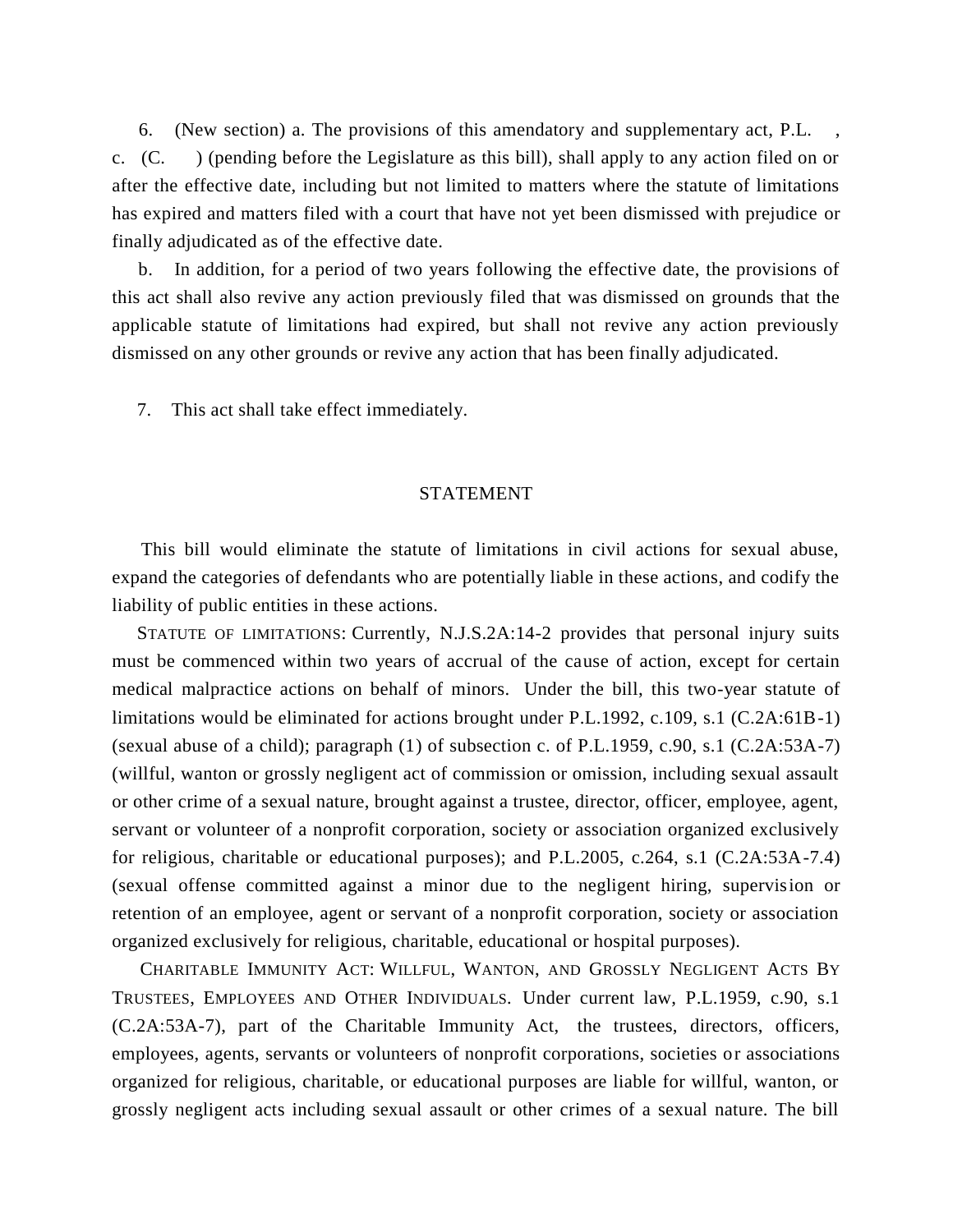would expand this liability to include sexual abuse as defined in P.L.1992, c.109, s.1 (C.2A:61B-1). *(See subparagraph (a) of paragraph (1) of subsection c. of P.L.1959, c.90, s.1 (C.2A:53A-7))*

 CHARITABLE IMMUNITY ACT: WILLFUL, WANTON, AND GROSSLY NEGLIGENT ACTS BY ORGANIZATIONS. The bill amends the Charitable Immunity Act to provide that the organizations would also be liable for any willful, wanton, or grossly negligent act resulting in the commission of various crimes of a sexual nature or sexual abuse as defined in P.L.1992, c.109, s.1 (C.2A:61B-1). *(See subparagraph (a) of paragraph (1) of subsection c. of P.L.1959, c.90, s.1 (C.2A:53A-7))*

 CHARITABLE IMMUNITY ACT: NEGLIGENT ACTS BY TRUSTEES, EMPLOYEES AND OTHER INDIVIDUALS. The bill would impose liability for individuals' negligence under certain circumstances. Under the bill, any trustee, director, officer, employee, agent, servant or volunteer of a nonprofit corporation, society or association organized exclusively for religious, charitable or educational purposes causing damage by any negligent act resulting in the commission of sexual assault, any other crime of a sexual nature or sexual abuse as defined in P.L.1992, c.109, s.1 (C.2A:61B-1) would be liable if that person *had a supervisory or oversight role* over the person committing the act of sexual assault, other crime of a sexual nature or sexual abuse as defined in P.L.1992, c.109, s.1 (C.2A:61B-1). *(See subparagraph (c) of paragraph (1) of subsection c. of P.L.1959, c.90, s.1 (C.2A:53A-7))*

 CHARITABLE IMMUNITY ACT: NEGLIGENT ACTS BY ORGANIZATIONS. Under the bill, organizations would also be liable for any negligent act that results in the commission of sexual assault, the commission of any other crime of a sexual nature or sexual abuse. *(See subparagraph (b) of paragraph (1) of subsection c. of P.L.1959, c.90, s.1 (C.2A:53A-7))*

 CHILD SEXUAL ABUSE ACT - LIABILITY FOR ACQUIESCENCE: The bill would expand the category of persons who are potentially liable in any civil action alleging the sexual abuse of a child brought pursuant to P.L.1992, c.109, s.1 (C.2A:61B-1). Under current law, in addition to the person who committed the sexual abuse, a parent, resource family parent (i.e., foster parent), guardian or other person *standing in loco parentis* within the household who knowingly permitted or acquiesced in the sexual abuse is also civilly liable for the abuse. The bill provides that *any person* who knowingly permitted or acquiesced in the sexual abuse would be civilly liable.

 PUBLIC ENTITIES: The bill provides that, notwithstanding the provisions of the "New Jersey Tort Claims Act," N.J.S.59:1-1 et seq., or any other law, public entities would be liable in actions for damages alleging the sexual abuse of a child brought pursuant to